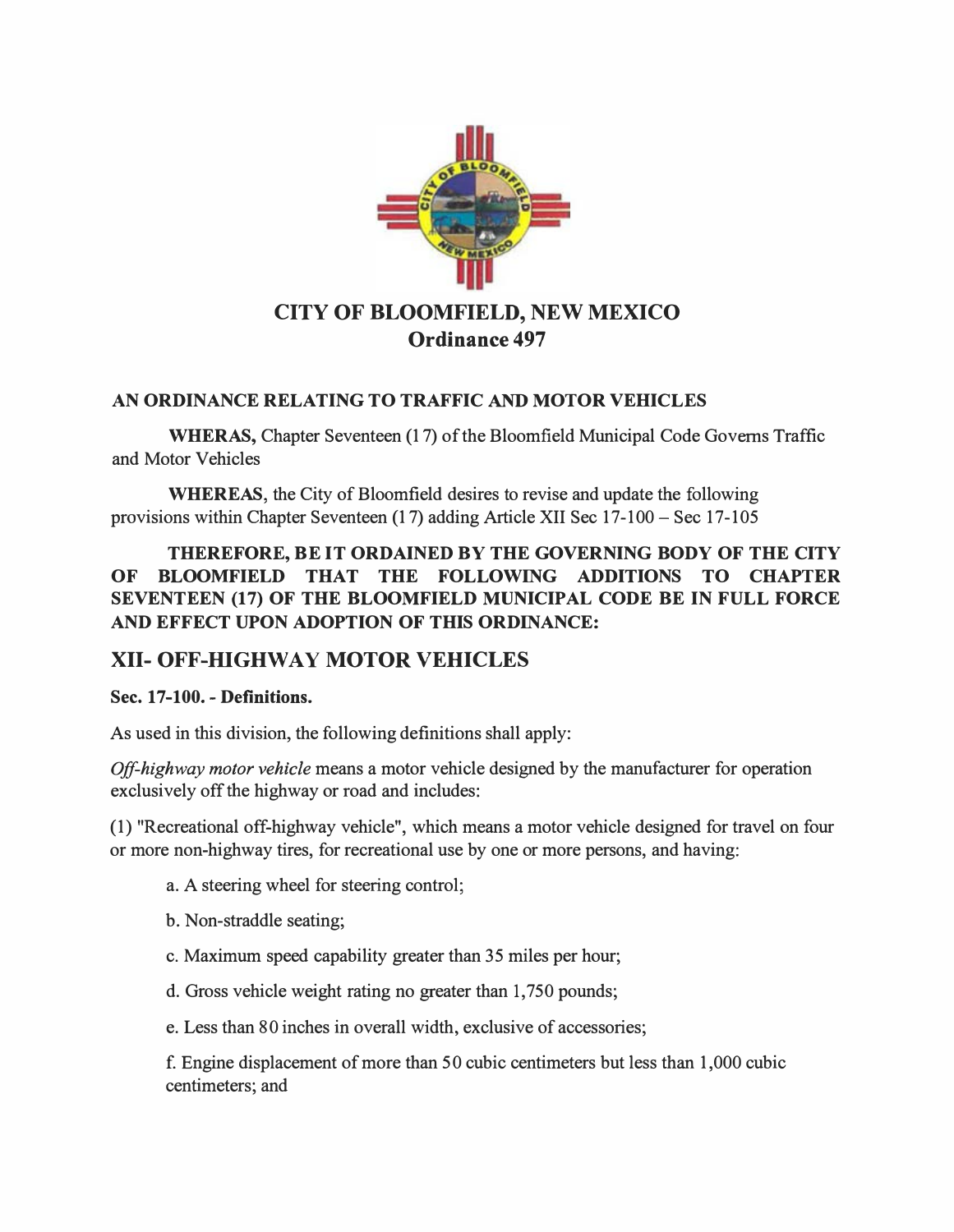g. Identification by means of a 17-character vehicle identification number; or

(2) By rule of the state department of game and fish, any other vehicles that may enter the market that fit the general profile of vehicles operated off the highway for recreational purposes.

## Sec. 17-101. - Operation on streets or highways — prohibited areas.

(a) A person shall not operate an off-highway motor vehicle on any:

- (1) Limited access highway or freeway at any time;
- (2) Paved street or highway except as provided in Subsection B or C of this section;
- (3) Walking trails; or
- (4) City parks.

(b) Off-highway motor vehicles may cross streets or highways, except limited access highways or freeways, if the crossings are made after coming to a complete stop prior to entering the roadway. Off-highway motor vehicles shall yield the right of way to oncoming traffic and shall begin a crossing only when it can be executed safely and then cross in the most direct manner as close to a perpendicular angle as possible.

( c) A recreational off-highway vehicle may be operated on a paved street owned and controlled by the city if:

(1) The vehicle has one or more headlights and one or more taillights that comply with the Off-Highway Motor Vehicle Act, Sec. 66-3-1001 through 66-3-1 021, NMSA 1978;

(2) The vehicle has brakes, side mirrors on the right and left side of the driver, turn signals, horn, speedometer illuminated for nighttime operation and mufflers;

(3) The operator has a valid driver's license; instruction permit or provisional license and an off-highway motor vehicle safety permit;

( 4) The operator is insured in compliance with the provisions of the Mandatory Financial Responsibility Act, Sec. 66-5-201 through 66-5-248, NMSA 1978; and

(5) A person shall not operate an off-highway motor vehicle or ride upon an off-highway motor vehicle without wearing eye protection and a safety helmet that comply with the Off-Highway Motor Vehicle Act.

#### Sec. 17-102. - Speed limit.

The speed limit for recreational off-highway vehicles operated within the city shall be 45 miles per hour or the posted speed limit, whichever is less. A recreational off-highway vehicle traveling on a paved street shall travel at a speed that complies with the Off-Highway Motor Vehicle Act.

#### Sec. 17-103. - Passengers.